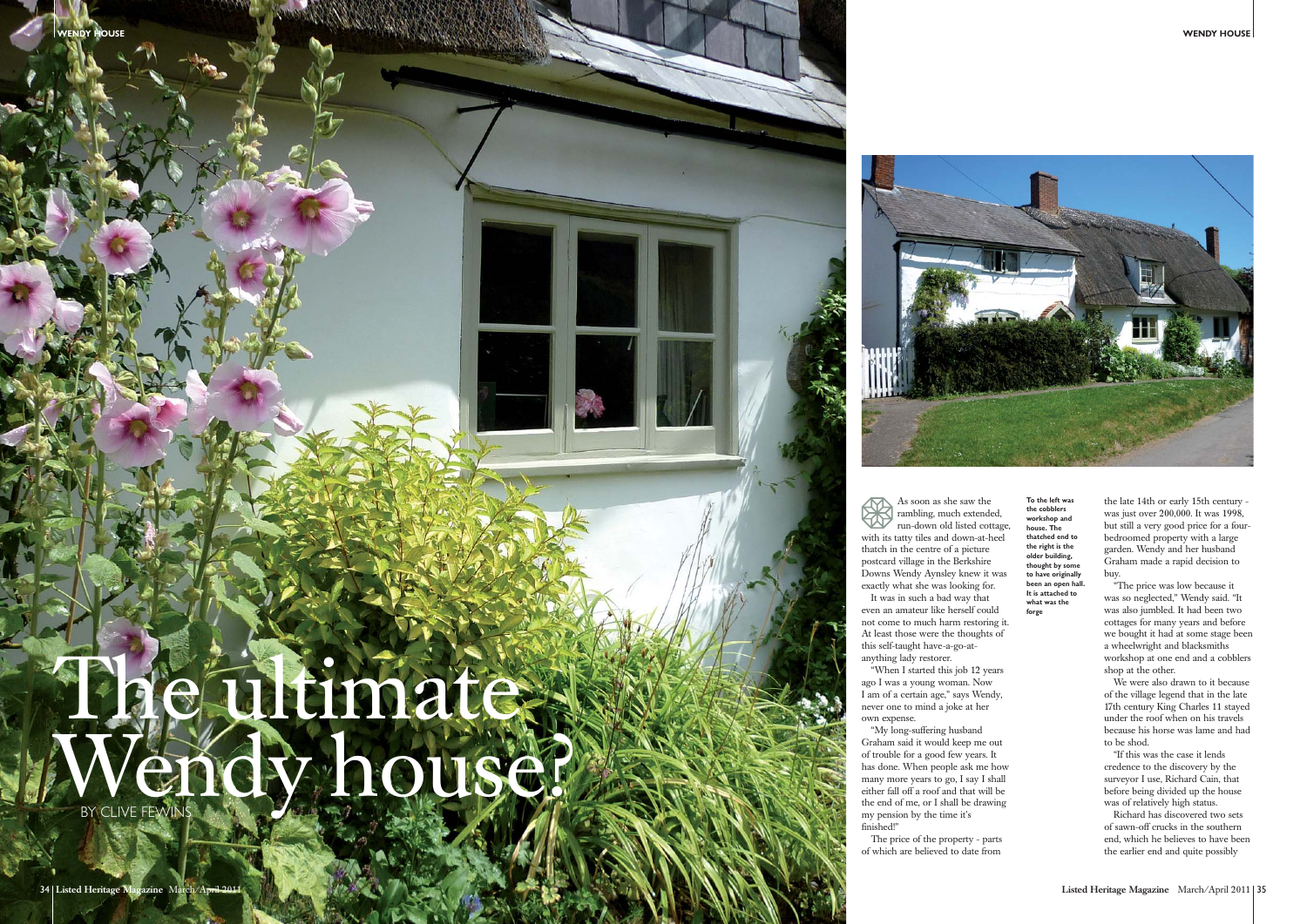



**Wendy removed a complete modern fireplace to reveal the brick inglenook. She repointed, and in some instances replaced, bricks. One whole pillar had to be rebuilt, using back fill the she found at the rear of the fireplace**

an open hall. That is why he has put such an early date on it.

"Our policy from the onset was that Graham would be happy as long as I did the work," Wendy adds. "So we struck a deal. I would look after our then four year-old daughter and he would commute to London and earn the money to pay the mortgage and building costs. I would be in charge of all the renovations and - as far as possible -

do the lion's share of the labour." Twelve years later Wendy reckons

the job is half complete. In the meantime she has acquired a small army of workmates and even more skills. Oh - and her pretty daughter Georgia, now 16 - shows no sign of tiring of living in a building site.

Nor - oddly enough - does Graham. "He doesn't really want to get involved with all the work. He prefers to stagger home and collapse, play golf and chop wood," says Wendy.

"Except for time we had a partial collapse of the bedroom ceiling (fortunately it was over his side of the bed) he is - amazingly - still happy to leave it all to me."

Strangely enough, apart from the

day she managed to empty nine radiators of their contents on the lounge floor there have been very few 'episodes' over the years. Perhaps that is because whenever there has been a really big structural job Wendy has been happy to call in the professionals.

"I'm afraid I am a bit gung-ho at times-and not only with carpentry," says Wendy. If by this she means learning from her mistakes and she knows people who will bale her out when she sends out an SOS, what's wrong with that?

"There is a wonderful longsuffering builder called Dave in the neighbouring village who has been out here at odd times of the day and night to attend to the odd selfinflicted crisis," said Wendy. "But this is a rarity nowadays and I have managed to extend my skills to

cover carpentry, roofing, lime plastering, bricklaying and plumbing when I have to."

So every weekday - apart from the odd foray across the adjoining fields astride a friend's horse - Wendy works on the house.

For every minor disaster there have been many successes. Perhaps the greatest was the day she called in a historic buildings specialist after taking advice from the builder she had used in her previous house in Surrey to ask about an ugly-looking bulge in the north end wall.

The builder told her it would cost  $\text{\pounds}22.000$  to put right. The expert said leave it.

She took the expert advice. Eleven years later, despite totally reinstating and partially rebuilding a large inglenook lower down on the other side, it looks exactly the same. There has been no movement.

In a sense this epitomises Wendy's approach to the long-term project. If it does not need fixing, leave well alone. If it does need attention, then try to stick as far as possible to the original

This is what she did with the sitting room floor. The lovely old floor bricks originally just laid on the bare ground, had been covered with a thick shiny varnish. Wendy spent almost four months scraping at them virtually every day, suffering terrible housemaid's knee in the process. Once the job was complete she simply fed them with boiled linseed oil. They look lovely and truly display the patina of time.

Turn round and you face the staircase, where Wendy, with help from a carpenter, replaced the old pine stairs with a new flight made of oak.

Even the radiator disaster wasn't. By a quirk of fate the floor sloped into the corner and she managed to mop it up with the aid of all the towels in the linen press at the time.

Another of the skills she has acquired along the way has been demolition work. Several small partitions have gone in order to create larger rooms. One of the

**This is not part** 

**of the original house, but an outbuilding that probably dates from the mid 19th century. When Wendy and Graham moved in it was a bathroom and a separate WC. With the help of Gill Wendy removed the partitions and they both worked on restyling and ing the new-look bathroom**

**Landing window. One of Wendy's favourite corners of the house**